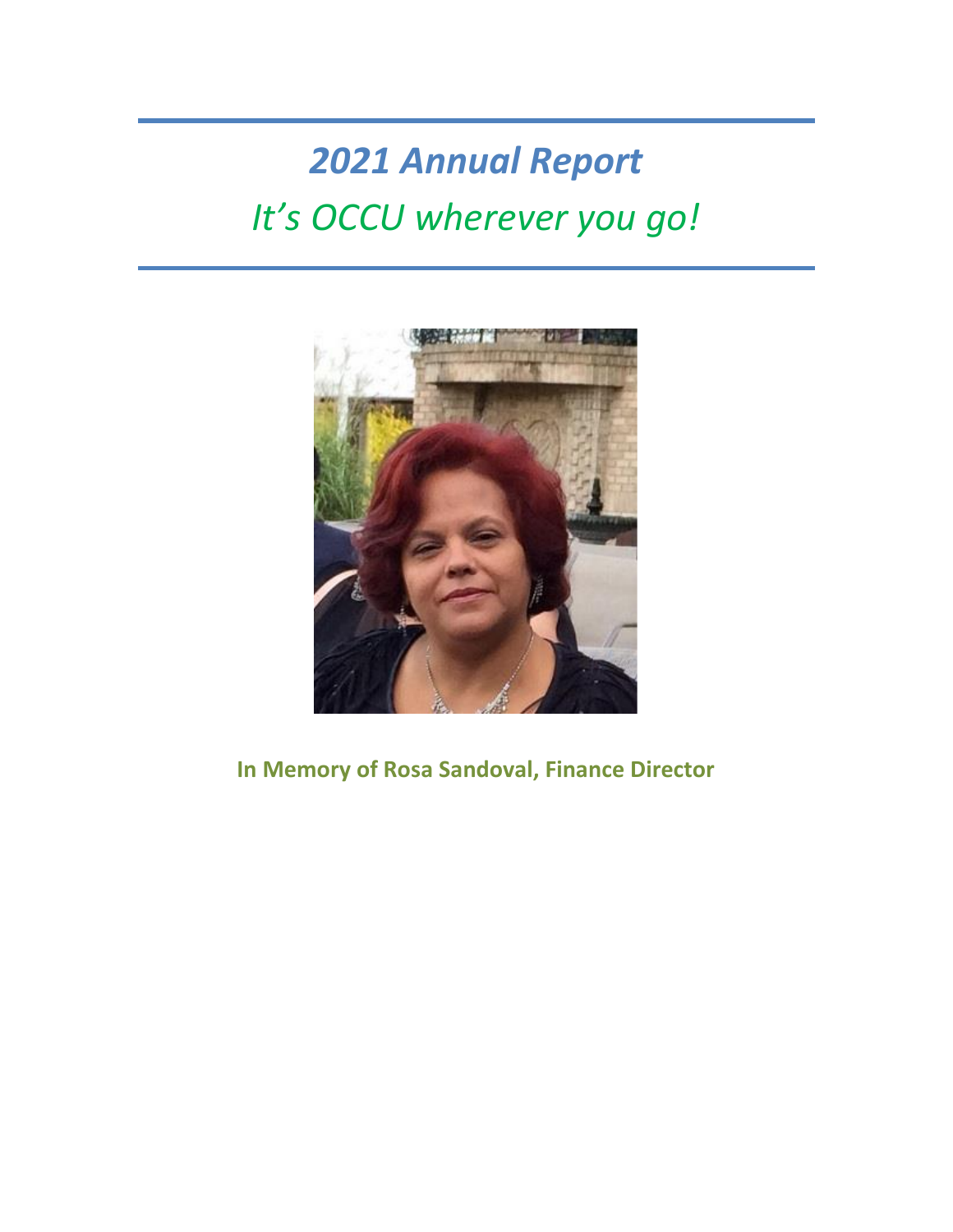# **May 19, 2022 @ 5:30pm BOARD OF DIRECTORS**

Joe Switt, Chairperson Jackie Gutiérrez, Vice Chairperson Chris A. Thomas, Secretary/Treasurer Lyn Cole, Director James M. Poole, Director

### **SUPERVISORY COMMITTEE**

Michael Alsup, Chairperson Nancy Meagher, Secretary Cynthia Barnes, Committee Member

### **AGENDA**

- Call to Order
- Determination of a quorum (20)
- Introductions (Board, Supervisory Committee, & Staff)
- Approval, Minutes of 67th Annual Meeting, May 20, 2021
- Chairperson & President/CEO's Report
- Supervisory Committee Report
- Treasurer's Report
- New Business
- Nominating Committee Report
- Accept Nominating Committee Candidates (Introduce candidates)
- Financials
- Adjourn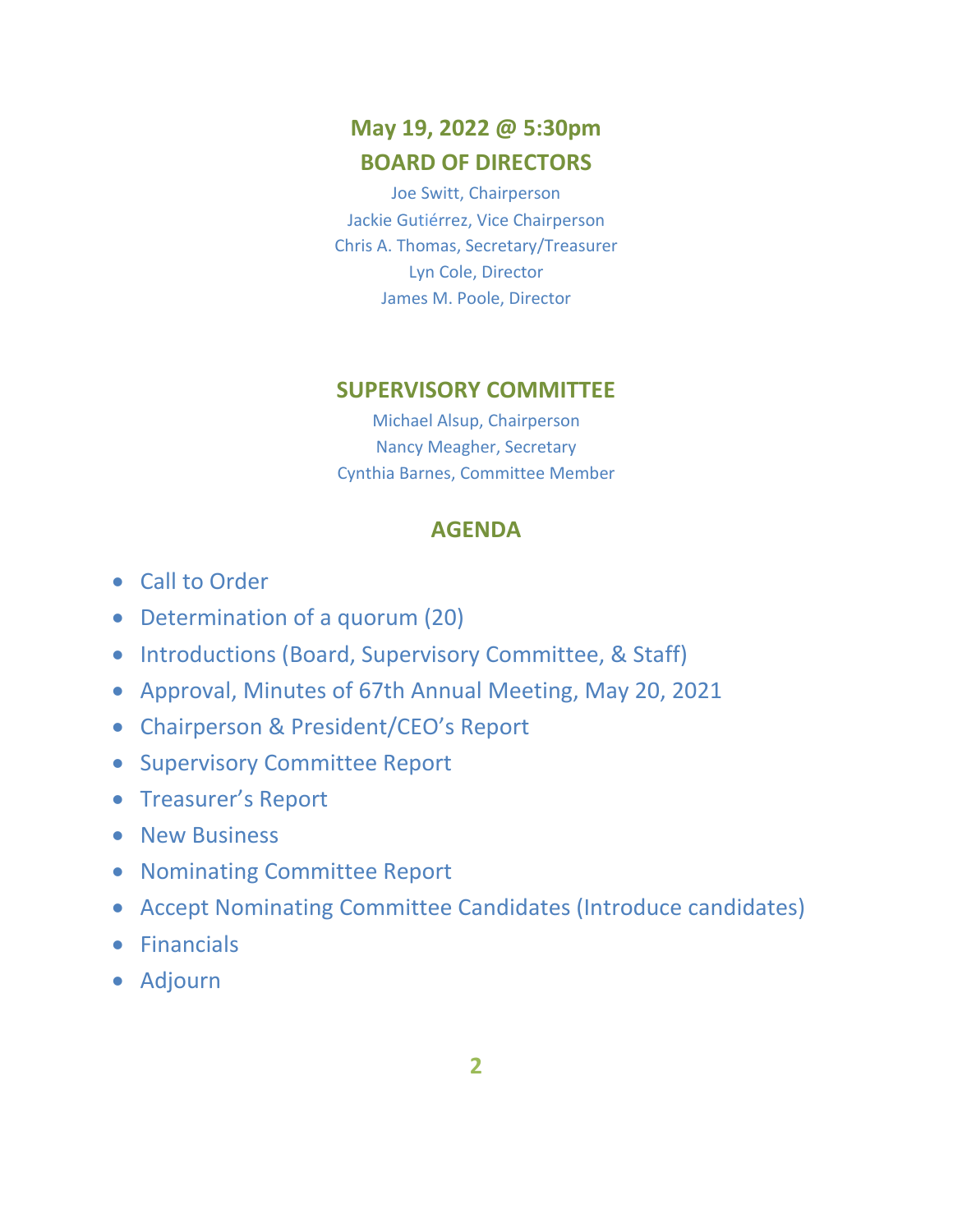#### **CHAIRPERSON AND PRESIDENT'S REPORT**

#### **As your trusted financial institution,**

we are pleased to report that OCCU ended 2021 on a strong financial footing. We are pleased to report steady growth in the following areas: Assets \$45.2M, Total Insured Shares & Deposits \$39.4M, and a slight decline in the following areas: Total Loans \$17.9M, and Membership 2.9K. (These areas with slight declines are directly related to our Nation's Economy and the COVID-19 Pandemic.) *As many of you know, Diane Guinn retired after 24 years of service to Ocala Community Credit Union. We are all missing her.*

#### **ADDED/ENHANCEMENTS**

#### New Updates in 2021…

OCCU changes it's NADA pull provider. We enhanced the lighting in our Board Room with LED Bulbs. We kept our members informed on when their 2<sup>nd</sup> Stimulus Checks were coming and our recommendations to pay bills with this unexpected money. We moved computers around for the benefit of our staff. We updated our Smart ATM Software at our Main Office where members have a choice to withdrawal 10's, 20's, or combination of both. Kept our members informed of G Pay now charging a 1.5% fee for P2P. Explained in detail why we had to continue using by appointment only during the COVID-19 Pandemic. Kept our members informed on how OCCU was not directly affected by the Microsoft Outlook Breach. Changed out older Microphone & Speaker Equipment in Main office Drive Thru for the benefit of our members and staff. Informed our members on how to verify their 3<sup>rd</sup> Round of Stimulus Checks without having to call into either of the branches. Debit Card POS was raised from \$800 to \$1,100 daily, and ATM Withdrawals was raised from \$300 to \$500 daily. Placed New ATM inside the Ocala International Airport. Again, reminded members why our lobbies were for appointment only due to COVID-19 Pandemic as still bad in Marion County, Florida. Renewed with FIS Credit Card Provider. Began offering Contactless Debit Cards for those whose cards were expiring or wish to purchase as we switched card providers from Personix to cpi card group. Informed our members of lobbies re-opened w/no mask requirements. CFPI updated our Fax Gateway at our Marion Oaks Branch at no cost to credit union. CU\*South updated our Firmware at both locations. CU\*South updated our CU\*Talk for benefit of our members security. Changed brochure printing company as Classic Print was able to provide us with new tri-fold brochures. CFPI updated our Fax Gateway at our Main Office at no cost to credit union. Seibold Security won our bid and replaced our old Verint VR200 hardware with new VR300-NVR along with updating our software to latest version of Vid-Center. OCCU went live with new page formatting of "It's*Me*247". OCCU added new 24hr Smart ATM to our Marion Oaks Drive Thru. OCCU updated it's OcalaCCU App to 5.0 where members can now cancel check payments right from the palm of their hand. OCCU put out new brochures showing respect for our Firefighters. OCCU replaced it's outdated PowerPoint Laptop for inside Main Office Lobby to modern wi-fi laptop that displays our website for most up to day information for our members. OCCU informed members of eZCard's new Multifactor Authentication and new requirement of smartphone that can accept text messages. Roam Electric changed out our old Candescent & Fluorescent Bulbs with new LED Bulbs at our Main Office. Champion Pest Management came out and drilled holes in our dirt, concrete, and asphalt to provide us with continued Termite Treatment as we've never had any termites in our Main Office.

Ocala Community Credit Union will continue to enhance its services and security for the convenience of its members and the safety and soundness of your credit union.

Joe Switt *Steven Nazaruk,* Chairperson President/CEO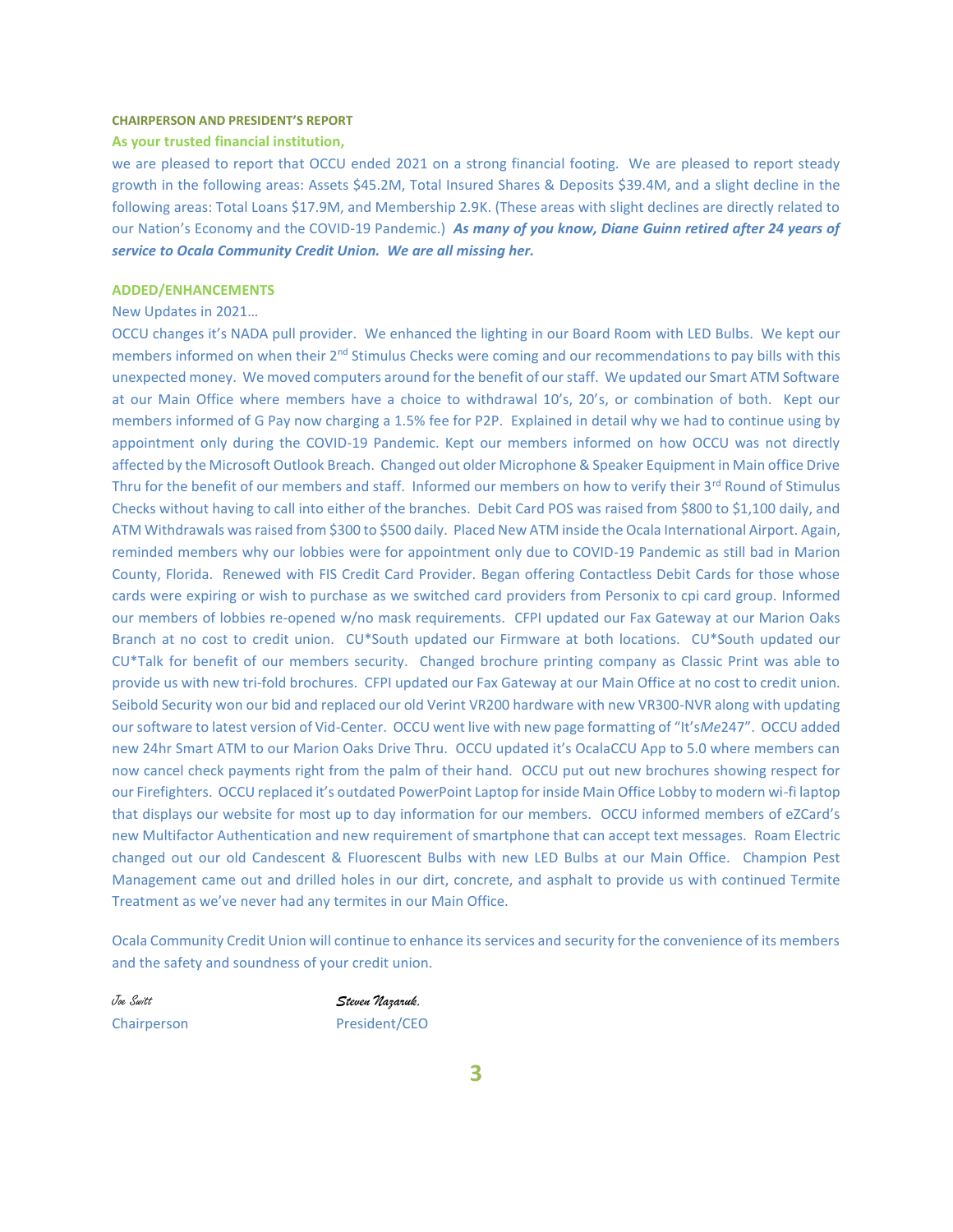## **67 th Annual Meeting Minutes (Via Zoom) May 20, 2021**

**Officials Present:** Board of Directors; Chairperson James M. Poole, Vice Chairperson Joe Switt, Director Chris Thomas, and Director Lyn Cole. **Also, Present:** President/CEO Steven Nazaruk. **Absent:** Secretary/Treasurer Jackie Gutiérrez, Supervisory Committee Chairperson Michael Alsup, Supervisory Committee Secretary Nancy Meagher, and Committee Member Cynthia Barnes.

The Credit Union 67<sup>th</sup> Annual Membership Meeting was called to order at 5:35 P.M. by Chairperson James M. Poole. Mr. Nazaruk welcomed everyone. Board of Directors declared during this COVID-19 Pandemic a quorum is not required. Vicky Karpiw was designated as Secretary to record the minutes of the meeting. Slide Show started with a picture of both office locations. President/CEO introduced Board Members, Supervisory Committee Members, and all employees.

The President/CEO requested a motion to accept the minutes of the 66<sup>th</sup> Annual Credit Union Meeting, held August 05, 2020. Minutes can be found on pages 4, and 5 of 2020 Annual Report. A motion to approve the minutes as written was made by Vice Chairperson Joe Switt, and second by Director Chris Thomas. Motion passed.

Board Chairperson and President/CEO Report can be found on page 3 of the 2020 Annual Report as OCCU continues to aggressively move forward. President/CEO discussed 2020 in review with updates and offers for members due to pandemic and lobby closed; Mobile App 4.0, Full-Service Drive-Thru, Skip Payment on Loans and Mastercard, New Funds Availability, RDC Update, Finger Authentication on Mobile App, and Steady Growth.

President/CEO read the Supervisory Committee Report on Behalf of Committee Chairperson Michael Alsup. Discussed Ewart and Associates were chosen as the credit union auditors because they specialize in credit unions.

President/CEO read the Treasurer Report on Behalf of Board Secretary/Treasurer Jackie Gutiérrez. Net Profit of \$159,817 for the year ending 12/30/2020.

President/CEO Steven Nazaruk discussed the following new business as OCCU plans to; place an ATM inside Ocala Airport, upgrade to 24hr Smart ATM at the Marion Oaks Branch, Update the Mobile App to 5.0 as currently being tested by Steven and Dulcina. The following have been completed; Main Office Lobby has been cleaned and sanitized, Mulch was recently done around Main Office, Main Office LED Sign has been pressure washed along with ATM Awning at Ocala's Citizen's Center.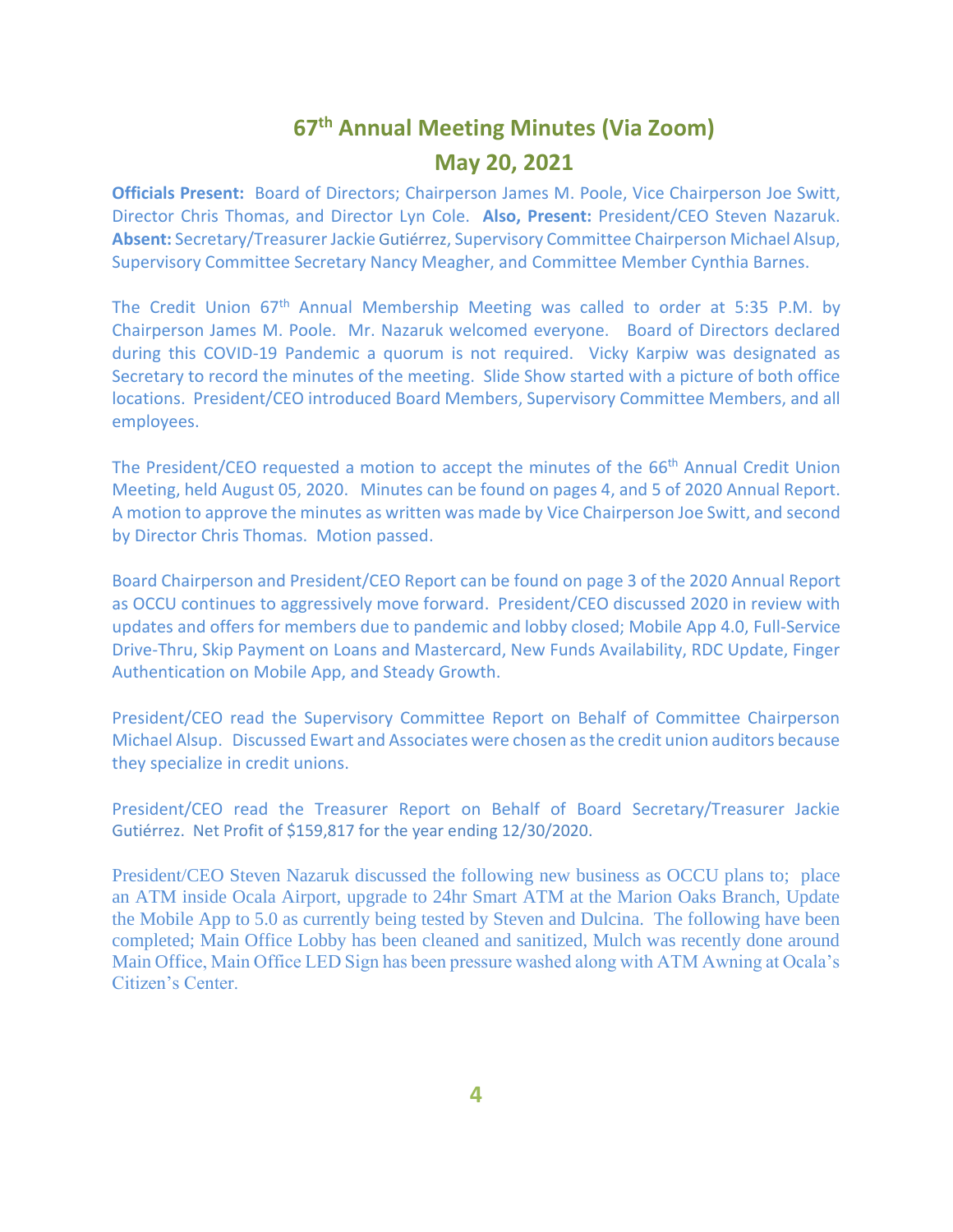President/CEO Steven Nazaruk read the Nominating Committee's report on pages 5 of 2020 Annual Report and introduced the following Board Nominees are James M. Poole, and Lyn Cole, and Supervisory Committee Nominee is Michael Alsup.– all running unopposed.

| <b>Board of Directors</b>    | TWO (2) Three (3) Year Term |
|------------------------------|-----------------------------|
| <b>Supervisory Committee</b> | ONE (1) Three (3) Year Term |

Since these incumbents are running unopposed, no election is needed. A motion was made by Diane Guinn, a second by Janet Valderrama, and motion carried to keep the above incumbents.

President/CEO Steven Nazaruk would like to thank the Committee members for their service.

### Credit Union Nominating Committee 2021

| Rena S. Smith       | Committee Chair         |
|---------------------|-------------------------|
| Angela Scroble      | <b>Committee Member</b> |
| <b>Alan Peters</b>  | <b>Committee Member</b> |
| <b>Cathy Cooper</b> | <b>Committee Member</b> |

President/CEO Steven Nazaruk discussed the 2020 Financial Statement which reflected income of \$159,817.00.

Chairperson James M. Poole made a motion to adjourn and seconded by Vice Chairperson Joe Switt, of which was all approved at 5:57 pm.

Chairperson James M. Poole Secretary/Treasurer Jackie Gutiérrez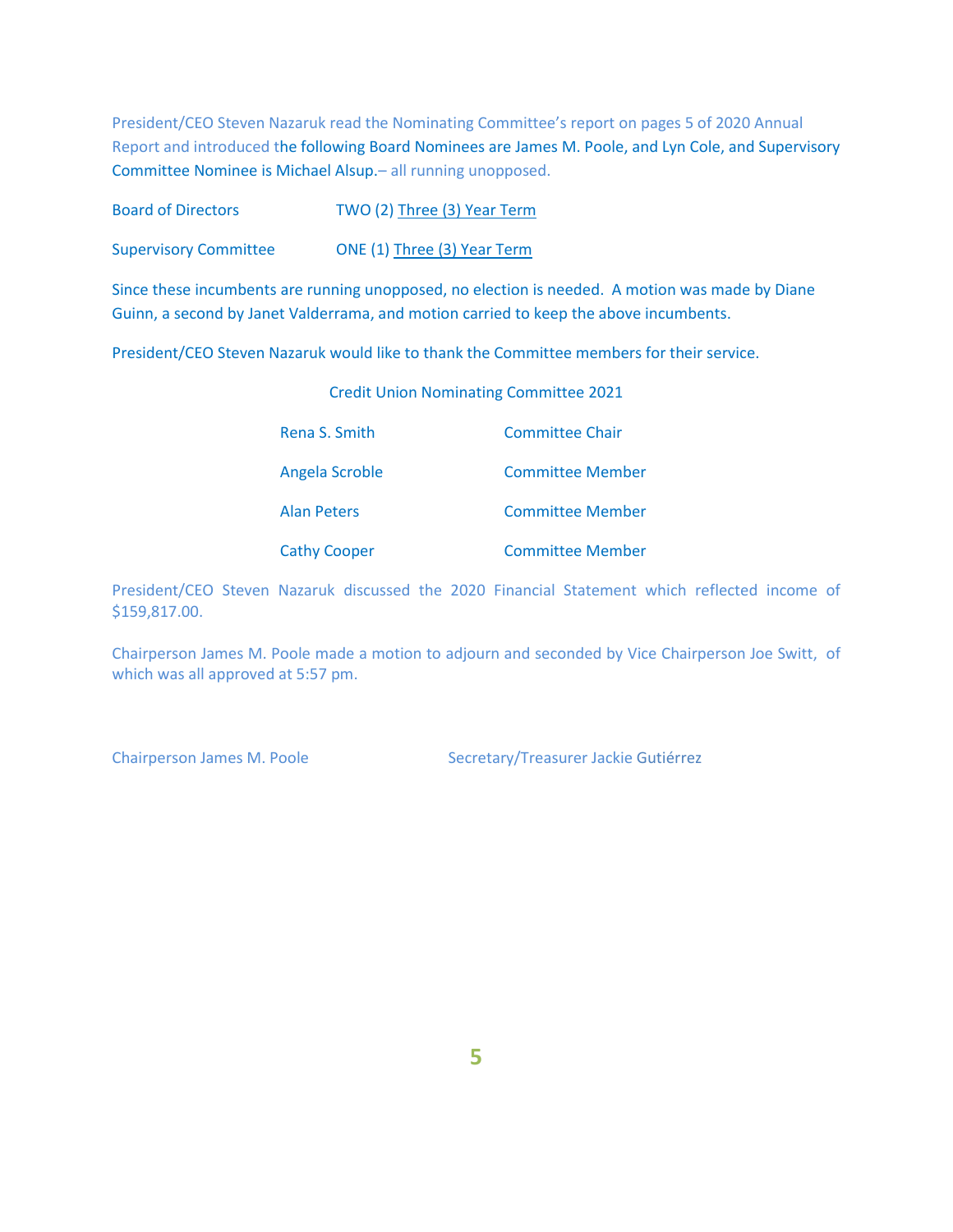### **Supervisory Committee Report**

**The Supervisory Committee has the responsibility of making or ensuring an annual audit is conducted and submitting a report of that audit to the Board of Directors and the membership at the annual meeting. In recognition of the magnitude and complexity of the credit union operations, the Supervisory Committee hired a certified public accountant firm to audit the books and records of the credit union. The firm of Ewarts & Associates, LLC was chosen because of their specialty in auditing credit unions and will be auditing the credit union on an annual basis throughout their contract agreement, which ends year 2024.**

**The auditing firm of Ewarts & Associates, LLC has performed a certified audit of the credit union for the 12-month period ending March 31, 2021; the audit is on file at the credit union's office and may be reviewed by interested members.**

**Michael Alsup, Chairperson**

### **Treasurer's Report**

**The information stated in the balance sheet and income statement contained in this report fairly reflect the financial condition of the Ocala Community Credit Union at year-end closing, 2021. The statement reflects a profit for the year of \$172,575.**

**Our financial statements will be audited by the CPA firm of Ewarts & Associates, LLC and are routinely examined by the office of the Comptroller of Florida.**

**Chris A. Thomas, Secretary/Treasurer**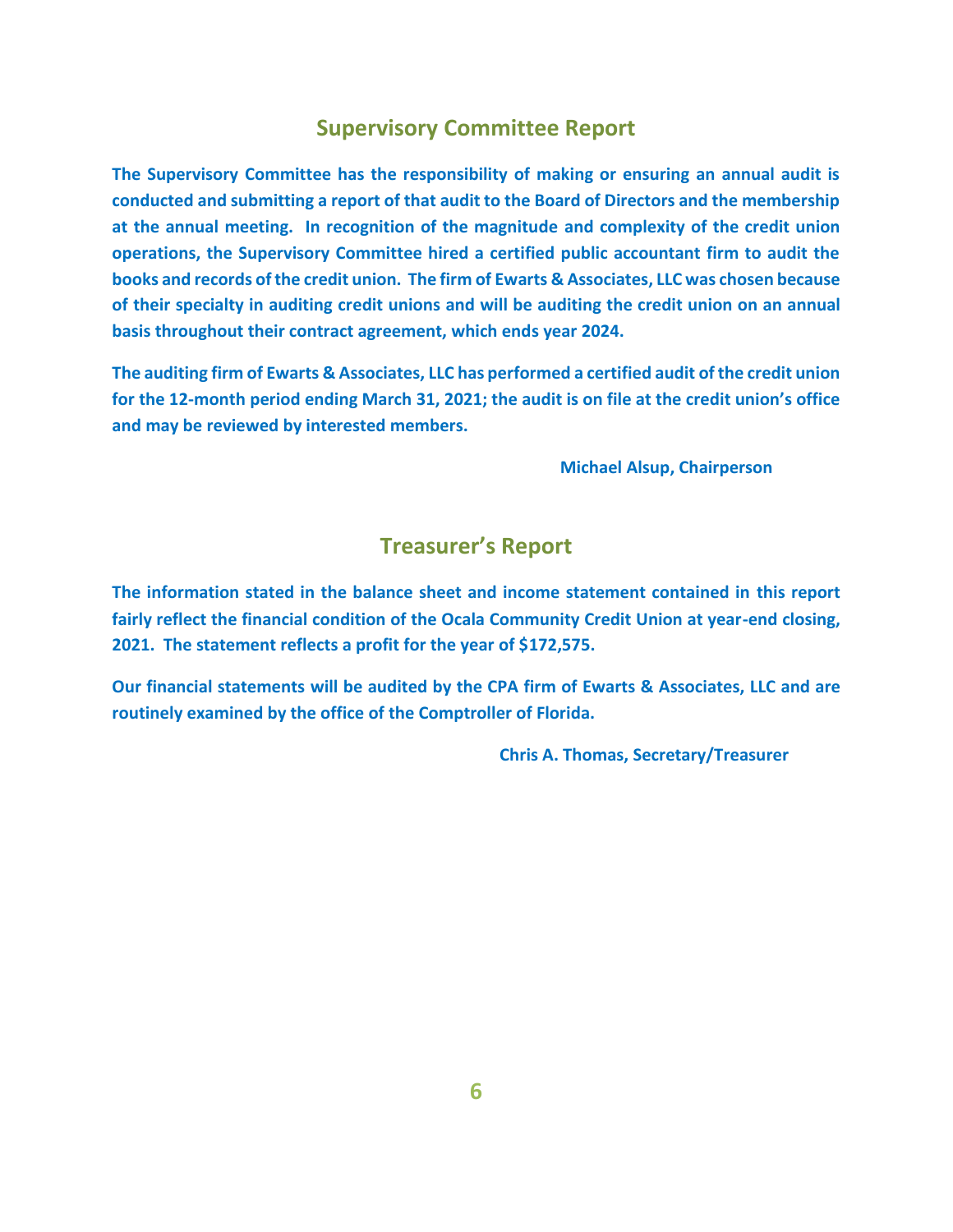### **Nominating Committee's Report**

### **2022 Volunteer Positions**

**The following Board Nominee is Joe Switt, and Supervisory Committee Nominee is Nancy Meagher.**

| <b>Board of Directors</b> | <b>ONE (1) Three (3) Year Term</b> |
|---------------------------|------------------------------------|
|---------------------------|------------------------------------|

**Supervisory Committee ONE (1) Three (3) Year Term**

**Since these incumbents are running unopposed, no election is needed. A motion, a second, and carry motion to keep the above incumbents is needed.**

**President/CEO Steven Nazaruk would like to thank the Committee members for their service.**

**Credit Union Nominating Committee 2022**

| <b>Alan Peters</b>  | <b>Committee Chair</b>  |
|---------------------|-------------------------|
| <b>Cathy Cooper</b> | <b>Committee Member</b> |
| <b>Robin Ford</b>   | <b>Committee Member</b> |
| <b>Ina Cyprian</b>  | <b>Committee Member</b> |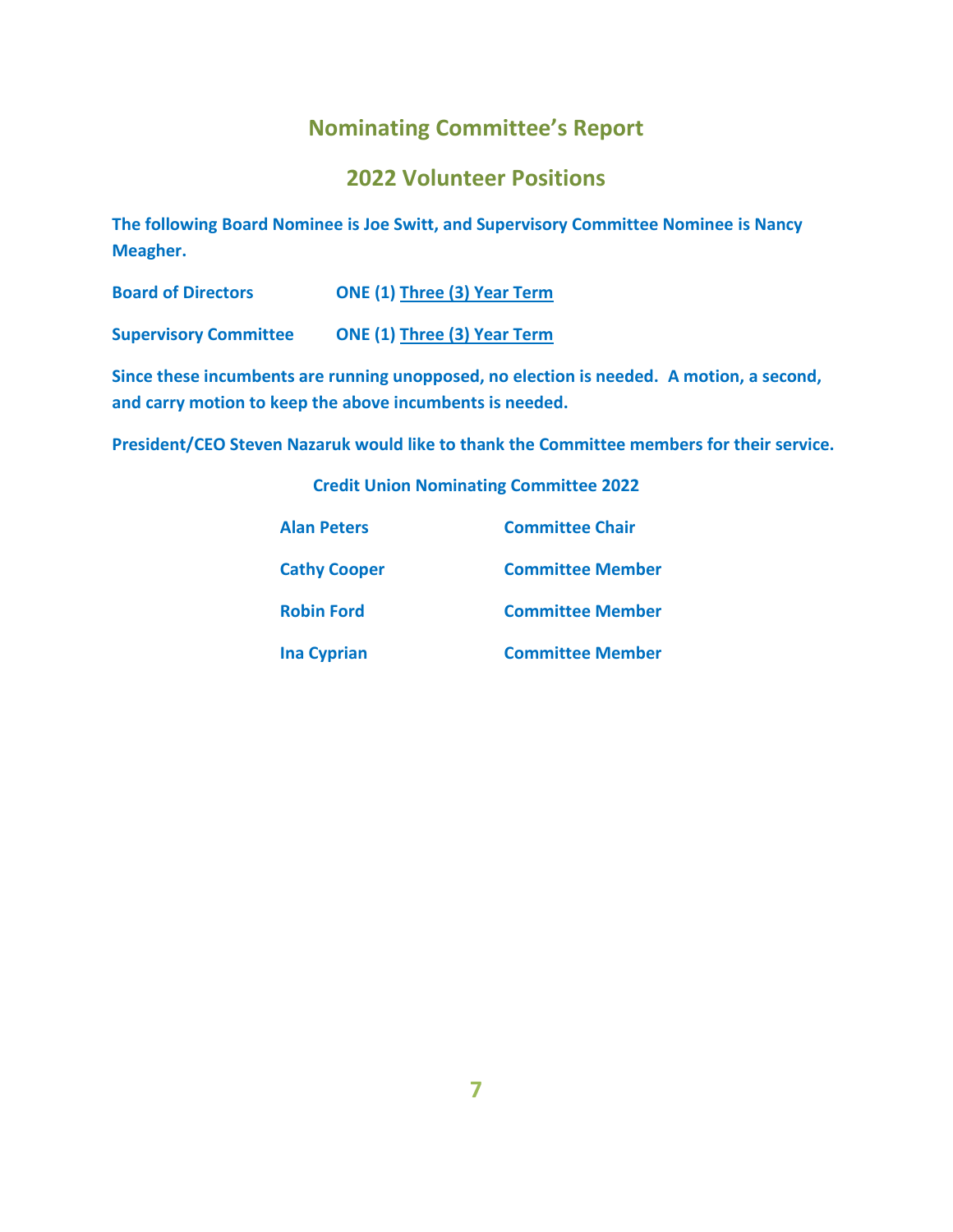### **2021 FINANCIALS STATEMENT OF FINANCIAL CONDITION AS OF DECEMBER 31, 2021**

### **ASSETS**

| <b>Cash and Cash Equivalents</b>     | 6,761,988    |
|--------------------------------------|--------------|
| Investments                          | 19,201,500   |
| <b>Loans to Members</b>              | 17,924,007   |
| <b>Net Allowance for Loan Losses</b> | (138,054)    |
| <b>Property and Equipment</b>        | 1,144,658    |
| <b>Prepaid and Other Assets</b>      | 50,757       |
| <b>Accrued Interest Receivables</b>  | 52,033       |
| <b>Other Accruals</b>                | 211,699      |
| <b>TOTAL ASSETS</b>                  | \$45,208,588 |

#### **LIABILITIES & MEMBERS EQUITY**

| <b>Members Shares and Certificates</b> | 40,613,934   |
|----------------------------------------|--------------|
| <b>Accounts Payable</b>                | 260,720      |
| <b>Other Liabilities</b>               | 54,699       |
| <b>Total Liabilities</b>               | 40,929,353   |
| <b>Regular Reserves</b>                | 621,578      |
| <b>Undivided Earnings</b>              | 3,657,657    |
| <b>Total Members' Equity</b>           | 4,279,235    |
| <b>Total Liabilities &amp; Equity</b>  | \$45,208,588 |

### **STATEMENT OF INCOME AND EXPENSES AS OF DECEMBER 31, 2021**

| <b>INCOME</b>                         |           |
|---------------------------------------|-----------|
| Loan Income                           | 891,367   |
| Investment Income                     | 251.042   |
| Non-Interest and Miscellaneous Income | 249,708   |
| <b>Total Income</b>                   | 1,392,118 |

#### **EXPENSES**

| <b>Office Occupancy and Operations</b>   | 1,062,774 |
|------------------------------------------|-----------|
| <b>Professional and Outside Services</b> | 82,119    |
| <b>Provision for Loan Loss</b>           | 16,587    |
| <b>Dividends</b>                         | 58,550    |
| <b>Non-Operating Gains/Losses</b>        | (486)     |
| <b>Total Expenses</b>                    | 1,219,543 |

#### **NET GAIN OR LOSS (-)** \$172,575

**8**